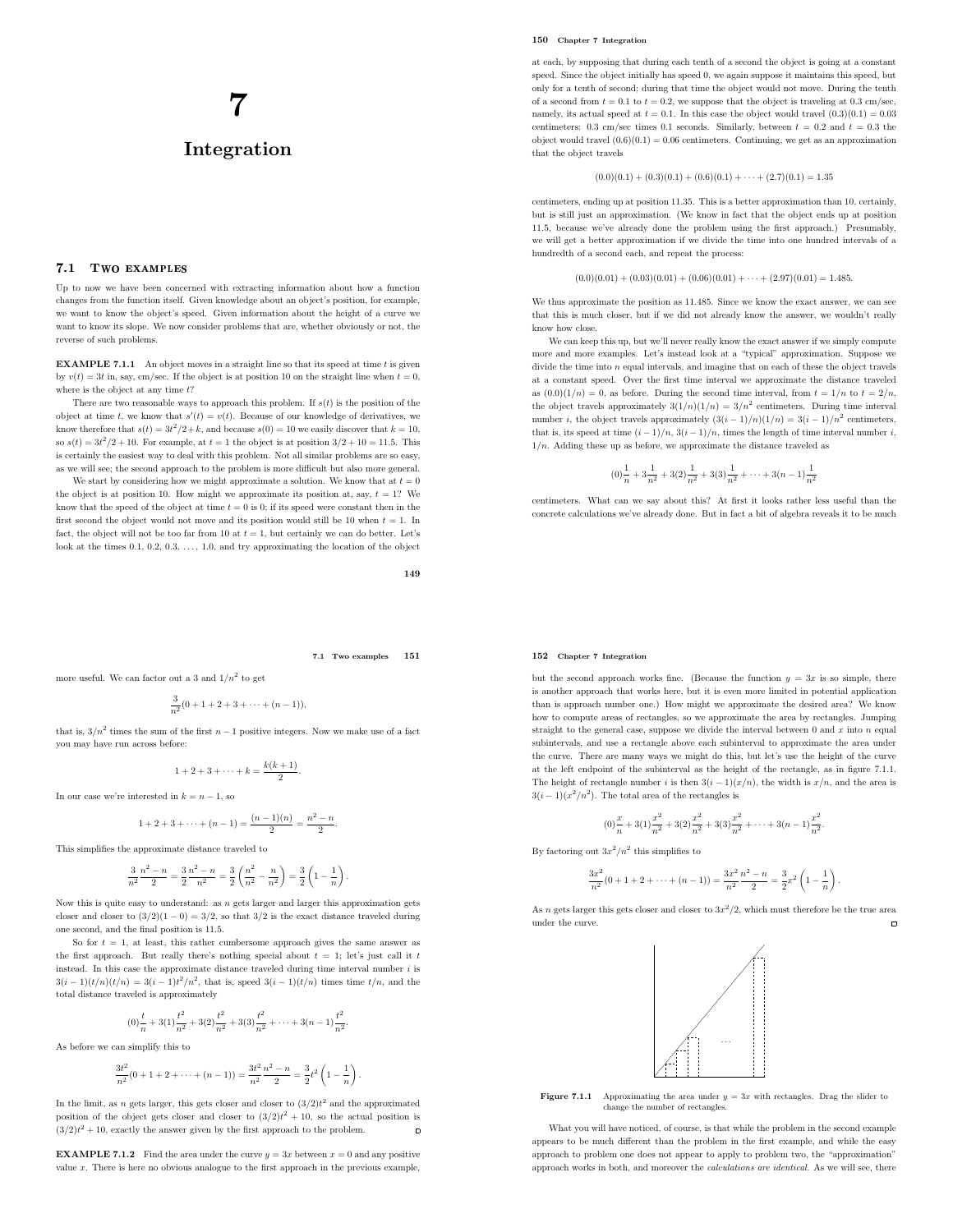#### 7.2 The Fundamental Theorem of Calculus 153

are many, many problems that appear much different on the surface but that turn out to be the same as these problems, in the sense that when we try to approximate solutions we end up with mathematics that looks like the two examples, though of course the function involved will not always be so simple.

Even better, we now see that while the second problem did not appear to be amenable to approach one, it can in fact be solved in the same way. The reasoning is this: we know that problem one can be solved easily by finding a function whose derivative is 3t. We also know that mathematically the two problems are the same, because both can be solved by taking a limit of a sum, and the sums are identical. Therefore, we don't really need to compute the limit of either sum because we know that we will get the same answer by computing a function with the derivative  $3t$  or, which is the same thing,  $3x$ .

It's true that the first problem had the added complication of the "10", and we certainly need to be able to deal with such minor variations, but that turns out to be quite simple. The lesson then is this: whenever we can solve a problem by taking the limit of a sum of a certain form, we can instead of computing the (often nasty) limit find a new function with a certain derivative.

#### Exercises 7.1.

- 1. Suppose an object moves in a straight line so that its speed at time t is given by  $v(t) = 2t + 2$ , and that at  $t = 1$  the object is at position 5. Find the position of the object at  $t = 2$ .  $\Rightarrow$
- 2. Suppose an object moves in a straight line so that its speed at time t is given by  $v(t) = t^2 + 2$ , and that at  $t = 0$  the object is at position 5. Find the position of the object at  $t = 2$ .
- 3. By a method similar to that in example 7.1.2, find the area under  $y = 2x$  between  $x = 0$  and any positive value for  $x. \Rightarrow$
- 4. By a method similar to that in example 7.1.2, find the area under  $y = 4x$  between  $x = 0$  and any positive value for  $x. \Rightarrow$
- 5. By a method similar to that in example 7.1.2, find the area under  $y = 4x$  between  $x = 2$  and any positive value for x bigger than 2.  $\Rightarrow$
- 6. By a method similar to that in example 7.1.2, find the area under  $y = 4x$  between any two positive values for x, say  $a < b$ .  $\Rightarrow$
- 7. Let  $f(x) = x^2 + 3x + 2$ . Approximate the area under the curve between  $x = 0$  and  $x = 2$ using 4 rectangles and also using 8 rectangles.  $\Rightarrow$
- 8. Let  $f(x) = x^2 2x + 3$ . Approximate the area under the curve between  $x = 1$  and  $x = 3$ using 4 rectangles.  $\Rightarrow$

#### 7.2 THE FUNDAMENTAL THEOREM OF CALCULUS

Let's recast the first example from the previous section. Suppose that the speed of the object is 3t at time t. How far does the object travel between time  $t = a$  and time  $t = b$ ? We are no longer assuming that we know where the object is at time  $t = 0$  or at any other

#### 154 Chapter 7 Integration

time. It is certainly true that it is *somewhere*, so let's suppose that at  $t = 0$  the position is k. Then just as in the example, we know that the position of the object at any time is  $3t^2/2+k$ . This means that at time  $t = a$  the position is  $3a^2/2 + k$  and at time  $t = b$  the position is  $3b^2/2 + k$ . Therefore the change in position is  $3b^2/2 + k - (3a^2/2 + k) = 3b^2/2 - 3a^2/2$ . Notice that the  $k$  drops out; this means that it doesn't matter that we don't know  $k$ , it doesn't even matter if we use the wrong  $k$ , we get the correct answer. In other words, to find the change in position between time  $a$  and time  $b$  we can use  $any$  antiderivative of the speed function  $3t$ —it need not be the one antiderivative that actually gives the location of the object.

What about the second approach to this problem, in the new form? We now want to approximate the change in position between time a and time b. We take the interval of time between  $a$  and  $b$ , divide it into  $n$  subintervals, and approximate the distance traveled during each. The starting time of subinterval number i is now  $a + (i - 1)(b - a)/n$ , which we abbreviate as  $t_{i-1}$ , so that  $t_0 = a$ ,  $t_1 = a + (b - a)/n$ , and so on. The speed of the object is  $f(t) = 3t$ , and each subinterval is  $(b - a)/n = \Delta t$  seconds long. The distance traveled during subinterval number  $i$  is approximately  $f(t_{i-1})\Delta t,$  and the total change in distance is approximately

$$
f(t_0)\Delta t + f(t_1)\Delta t + \cdots + f(t_{n-1})\Delta t.
$$

The exact change in position is the limit of this sum as  $n$  goes to infinity. We abbreviate this sum using sigma notation:

$$
\sum_{i=0}^{n-1} f(t_i) \Delta t = f(t_0) \Delta t + f(t_1) \Delta t + \dots + f(t_{n-1}) \Delta t.
$$

The notation on the left side of the equal sign uses a large capital sigma, a Greek letter, and the left side is an abbreviation for the right side. The answer we seek is

$$
\lim_{n \to \infty} \sum_{i=0}^{n-1} f(t_i) \Delta t.
$$

Since this must be the same as the answer we have already obtained, we know that

$$
\lim_{n \to \infty} \sum_{i=0}^{n-1} f(t_i) \Delta t = \frac{3b^2}{2} - \frac{3a^2}{2}.
$$

The significance of  $3t^2/2$ , into which we substitute  $t = b$  and  $t = a$ , is of course that it is a function whose derivative is  $f(t)$ . As we have discussed, by the time we know that we

#### 156 Chapter 7 Integration

since  $F(a)$  is a constant and has derivative zero. In other words, by shifting our point of view slightly, we see that the odd looking function

$$
G(x) = \int_{a}^{x} f(t) dt
$$

has a derivative, and that in fact  $G'(x) = f(x)$ . This is really just a restatement of the Fundamental Theorem of Calculus, and indeed is often called the Fundamental Theorem of Calculus. To avoid confusion, some people call the two versions of the theorem "The Fundamental Theorem of Calculus, part I" and "The Fundamental Theorem of Calculus, part II", although unfortunately there is no universal agreement as to which is part I and which part II. Since it really is the same theorem, differently stated, some people simply call them both "The Fundamental Theorem of Calculus."

**THEOREM 7.2.2** Fundamental Theorem of Calculus Suppose that  $f(x)$  is continuous on the interval  $[a, b]$  and let

$$
G(x) = \int_{a}^{x} f(t) dt.
$$

Then  $G'(x) = f(x)$ .

 $\Box$ 

We have not really proved the Fundamental Theorem. In a nutshell, we gave the following argument to justify it: Suppose we want to know the value of

 $\Box$ 

$$
\int_a^b f(t)\,dt = \lim_{n\to\infty}\sum_{i=0}^{n-1} f(t_i)\Delta t.
$$

We can interpret the right hand side as the distance traveled by an object whose speed is given by  $f(t)$ . We know another way to compute the answer to such a problem: find the position of the object by finding an antiderivative of  $f(t)$ , then substitute  $t = a$  and  $t = b$  and subtract to find the distance traveled. This must be the answer to the original problem as well, even if  $f(t)$  does not represent a speed.

What's wrong with this? In some sense, nothing. As a practical matter it is a very convincing argument, because our understanding of the relationship between speed and distance seems to be quite solid. From the point of view of mathematics, however, it is unsatisfactory to justify a purely mathematical relationship by appealing to our understanding of the physical universe, which could, however unlikely it is in this case, be wrong.

A complete proof is a bit too involved to include here, but we will indicate how it goes. First, if we can prove the second version of the Fundamental Theorem, theorem 7.2.2, then we can prove the first version from that:

7.2 The Fundamental Theorem of Calculus 155

want to compute

$$
\lim_{n \to \infty} \sum_{i=0}^{n-1} f(t_i) \Delta t,
$$

it no longer matters what  $f(t)$  stands for—it could be a speed, or the height of a curve, or something else entirely. We know that the limit can be computed by finding any function with derivative  $f(t)$ , substituting a and b, and subtracting. We summarize this in a theorem. First, we introduce some new notation and terms.

We write

$$
\int_a^b f(t)\,dt = \lim_{n\to\infty}\sum_{i=0}^{n-1} f(t_i)\Delta t
$$

if the limit exists. That is, the left hand side means, or is an abbreviation for, the right hand side. The symbol  $\int$  is called an **integral sign**, and the whole expression is read as "the integral of  $f(t)$  from a to b." What we have learned is that this integral can be computed by finding a function, say  $F(t)$ , with the property that  $F'(t) = f(t)$ , and then computing  $F(b) - F(a)$ . The function  $F(t)$  is called an **antiderivative** of  $f(t)$ . Now the theorem:

**THEOREM 7.2.1** Fundamental Theorem of Calculus Suppose that  $f(x)$  is continuous on the interval  $[a, b]$ . If  $F(x)$  is any antiderivative of  $f(x)$ , then

$$
\int_a^b f(x) dx = F(b) - F(a).
$$

Let's rewrite this slightly:

$$
\int_a^x f(t) dt = F(x) - F(a).
$$

We've replaced the variable x by t and b by x. These are just different names for quantities, so the substitution doesn't change the meaning. It does make it easier to think of the two sides of the equation as functions. The expression

$$
\int_a^x f(t) \, dt
$$

is a function: plug in a value for x, get out some other value. The expression  $F(x) - F(a)$ is of course also a function, and it has a nice property:

$$
\frac{d}{dx}(F(x) - F(a)) = F'(x) = f(x),
$$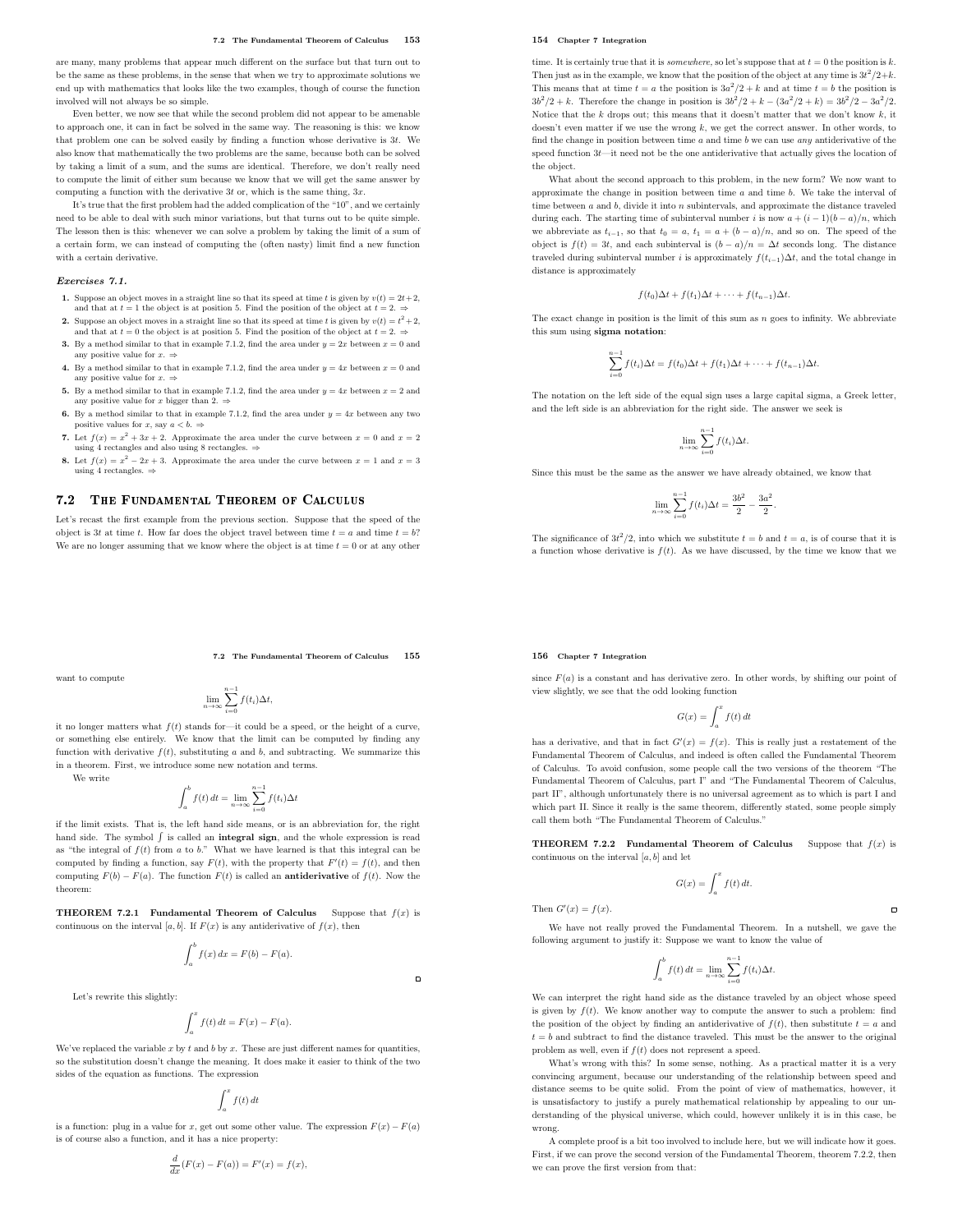Proof of Theorem 7.2.1. We know from theorem 7.2.2 that

$$
G(x) = \int_{a}^{x} f(t) dt
$$

is an antiderivative of  $f(x)$ , and therefore any antiderivative  $F(x)$  of  $f(x)$  is of the form  $F(x) = G(x) + k$ . Then

$$
F(b) - F(a) = G(b) + k - (G(a) + k) = G(b) - G(a)
$$
  
= 
$$
\int_{a}^{b} f(t) dt - \int_{a}^{a} f(t) dt.
$$

It is not hard to see that  $\int_a^a f(t) dt = 0$ , so this means that

$$
F(b) - F(a) = \int_a^b f(t) dt,
$$

which is exactly what theorem 7.2.1 says.

So the real job is to prove theorem 7.2.2. We will sketch the proof, using some facts that we do not prove. First, the following identity is true of integrals:

$$
\int_{a}^{b} f(t) dt = \int_{a}^{c} f(t) dt + \int_{c}^{b} f(t) dt.
$$

This can be proved directly from the definition of the integral, that is, using the limits of sums. It is quite easy to see that it must be true by thinking of either of the two applications of integrals that we have seen. It turns out that the identity is true no matter what c is, but it is easiest to think about the meaning when  $a \leq c \leq b$ .

First, if  $f(t)$  represents a speed, then we know that the three integrals represent the distance traveled between time  $a$  and time  $b$ ; the distance traveled between time  $a$  and time  $c$ ; and the distance traveled between time  $c$  and time  $b$ . Clearly the sum of the latter two is equal to the first of these.

Second, if  $f(t)$  represents the height of a curve, the three integrals represent the area under the curve between  $a$  and  $b$ ; the area under the curve between  $a$  and  $c$ ; and the area under the curve between  $c$  and  $b$ . Again it is clear from the geometry that the first is equal to the sum of the second and third.

#### 7.2 The Fundamental Theorem of Calculus 159

Now we know that to solve certain kinds of problems, those that lead to a sum of a certain form, we "merely" find an antiderivative and substitute two values and subtract. Unfortunately, finding antiderivatives can be quite difficult. While there are a small number of rules that allow us to compute the derivative of any common function, there are no such rules for antiderivatives. There are some techniques that frequently prove useful, but we will never be able to reduce the problem to a completely mechanical process.

Because of the close relationship between an integral and an antiderivative, the integral sign is also used to mean "antiderivative". You can tell which is intended by whether the limits of integration are included:

$$
\int_1^2 x^2 \, dx
$$

is an ordinary integral, also called a definite integral, because it has a definite value, namely

$$
\int_{1}^{2} x^{2} dx = \frac{2^{3}}{3} - \frac{1^{3}}{3} = \frac{7}{3}.
$$

We use

$$
\int x^2 dx
$$

to denote the antiderivative of  $x^2$ , also called an **indefinite integral**. So this is evaluated as

$$
\int x^2 dx = \frac{x^3}{3} + C.
$$

It is customary to include the constant  $C$  to indicate that there are really an infinite number of antiderivatives. We do not need this  $C$  to compute definite integrals, but in other circumstances we will need to remember that the C is there, so it is best to get into the habit of writing the C. When we compute a definite integral, we first find an antiderivative and then substitute. It is convenient to first display the antiderivative and then do the substitution; we need a notation indicating that the substitution is yet to be done. A typical solution would look like this:

$$
\int_1^2 x^2 dx = \left. \frac{x^3}{3} \right|_1^2 = \frac{2^3}{3} - \frac{1^3}{3} = \frac{7}{3}.
$$

The vertical line with subscript and superscript is used to indicate the operation "substitute and subtract" that is needed to finish the evaluation.

158 Chapter 7 Integration

**Proof sketch for Theorem 7.2.2.** We want to compute  $G'(x)$ , so we start with the definition of the derivative in terms of a limit:

$$
G'(x) = \lim_{\Delta x \to 0} \frac{G(x + \Delta x) - G(x)}{\Delta x}
$$
  
= 
$$
\lim_{\Delta x \to 0} \frac{1}{\Delta x} \left( \int_a^{x + \Delta x} f(t) dt - \int_a^x f(t) dt \right)
$$
  
= 
$$
\lim_{\Delta x \to 0} \frac{1}{\Delta x} \left( \int_a^x f(t) dt + \int_x^{x + \Delta x} f(t) dt - \int_a^x f(t) dt \right)
$$
  
= 
$$
\lim_{\Delta x \to 0} \frac{1}{\Delta x} \int_x^{x + \Delta x} f(t) dt.
$$

Now we need to know something about

$$
\int_{x}^{x+\Delta x} f(t) dt
$$

when  $\Delta x$  is small; in fact, it is very close to  $\Delta x f(x)$ , but we will not prove this. Once again, it is easy to believe this is true by thinking of our two applications: The integral

$$
\int_{x}^{x+\Delta x} f(t) dt
$$

can be interpreted as the distance traveled by an object over a very short interval of time. Over a sufficiently short period of time, the speed of the object will not change very much, so the distance traveled will be approximately the length of time multiplied by the speed at the beginning of the interval, namely,  $\Delta x f(x)$ . Alternately, the integral may be interpreted as the area under the curve between x and  $x + \Delta x$ . When  $\Delta x$  is very small, this will be very close to the area of the rectangle with base  $\Delta x$  and height  $f(x)$ ; again this is  $\Delta x f(x)$ . If we accept this, we may proceed:

$$
\lim_{\Delta x \to 0} \frac{1}{\Delta x} \int_{x}^{x + \Delta x} f(t) dt = \lim_{\Delta x \to 0} \frac{\Delta x f(x)}{\Delta x} = f(x),
$$

which is what we wanted to show.

It is still true that we are depending on an interpretation of the integral to justify the argument, but we have isolated this part of the argument into two facts that are not too hard to prove. Once the last reference to interpretation has been removed from the proofs of these facts, we will have a real proof of the Fundamental Theorem.

160 Chapter 7 Integration

## Exercises 7.2.

|                                      | Find the antiderivatives of the functions:                                         |  |                                               |
|--------------------------------------|------------------------------------------------------------------------------------|--|-----------------------------------------------|
|                                      | 1. $8\sqrt{x} \Rightarrow$                                                         |  | 2. $3t^2 + 1 \Rightarrow$                     |
|                                      | 3. $4/\sqrt{x} \Rightarrow$                                                        |  | 4. $2/z^2 \Rightarrow$                        |
|                                      | 5. $7s^{-1} \Rightarrow$                                                           |  | 6. $(5x+1)^2 \Rightarrow$                     |
|                                      | 7. $(x-6)^2 \Rightarrow$                                                           |  | 8. $x^{3/2} \Rightarrow$                      |
|                                      | 9. $\frac{2}{x\sqrt{x}} \Rightarrow$                                               |  | 10. $ 2t-4  \Rightarrow$                      |
| Compute the values of the integrals: |                                                                                    |  |                                               |
|                                      | 11. $\int_{0}^{4} t^2 + 3t \, dt \Rightarrow$                                      |  | 12. $\int_{0}^{\pi} \sin t \, dt \Rightarrow$ |
|                                      | 13. $\int_{0}^{10} \frac{1}{x} dx \Rightarrow$                                     |  | 14. $\int_{0}^{b} e^{x} dx \Rightarrow$       |
|                                      | 15. $\int_{0}^{3} x^3 dx \Rightarrow$                                              |  | 16. $\int_{1}^{2} x^5 dx \Rightarrow$         |
|                                      | 17. Find the derivative of $G(x) = \int_0^x t^2 - 3t \, dt \Rightarrow$            |  |                                               |
|                                      | <b>18.</b> Find the derivative of $G(x) = \int_{0}^{x^2} t^2 - 3t dt \Rightarrow$  |  |                                               |
|                                      | <b>19.</b> Find the derivative of $G(x) = \int_0^x e^{t^2} dt \Rightarrow$         |  |                                               |
|                                      | <b>20.</b> Find the derivative of $G(x) = \int_{0}^{x^2} e^{t^2} dt \Rightarrow$   |  |                                               |
|                                      | <b>21.</b> Find the derivative of $G(x) = \int_0^x \tan(t^2) dt \Rightarrow$       |  |                                               |
|                                      | <b>22.</b> Find the derivative of $G(x) = \int_{0}^{x^2} \tan(t^2) dt \Rightarrow$ |  |                                               |

# 7.3 Some Properties of Integrals

Suppose an object moves so that its speed, or more properly velocity, is given by  $v(t)$  =  $-t^2 + 5t$ , as shown in figure 7.3.1. Let's examine the motion of this object carefully. We know that the velocity is the derivative of position, so position is given by  $s(t)$  =  $-t^3/3 + 5t^2/2 + C$ . Let's suppose that at time  $t = 0$  the object is at position 0, so  $s(t) = -t^3/3 + 5t^2/2$ ; this function is also pictured in figure 7.3.1.

Between  $t = 0$  and  $t = 5$  the velocity is positive, so the object moves away from the starting point, until it is a bit past position 20. Then the velocity becomes negative and the object moves back toward its starting point. The position of the object at  $t = 5$  is